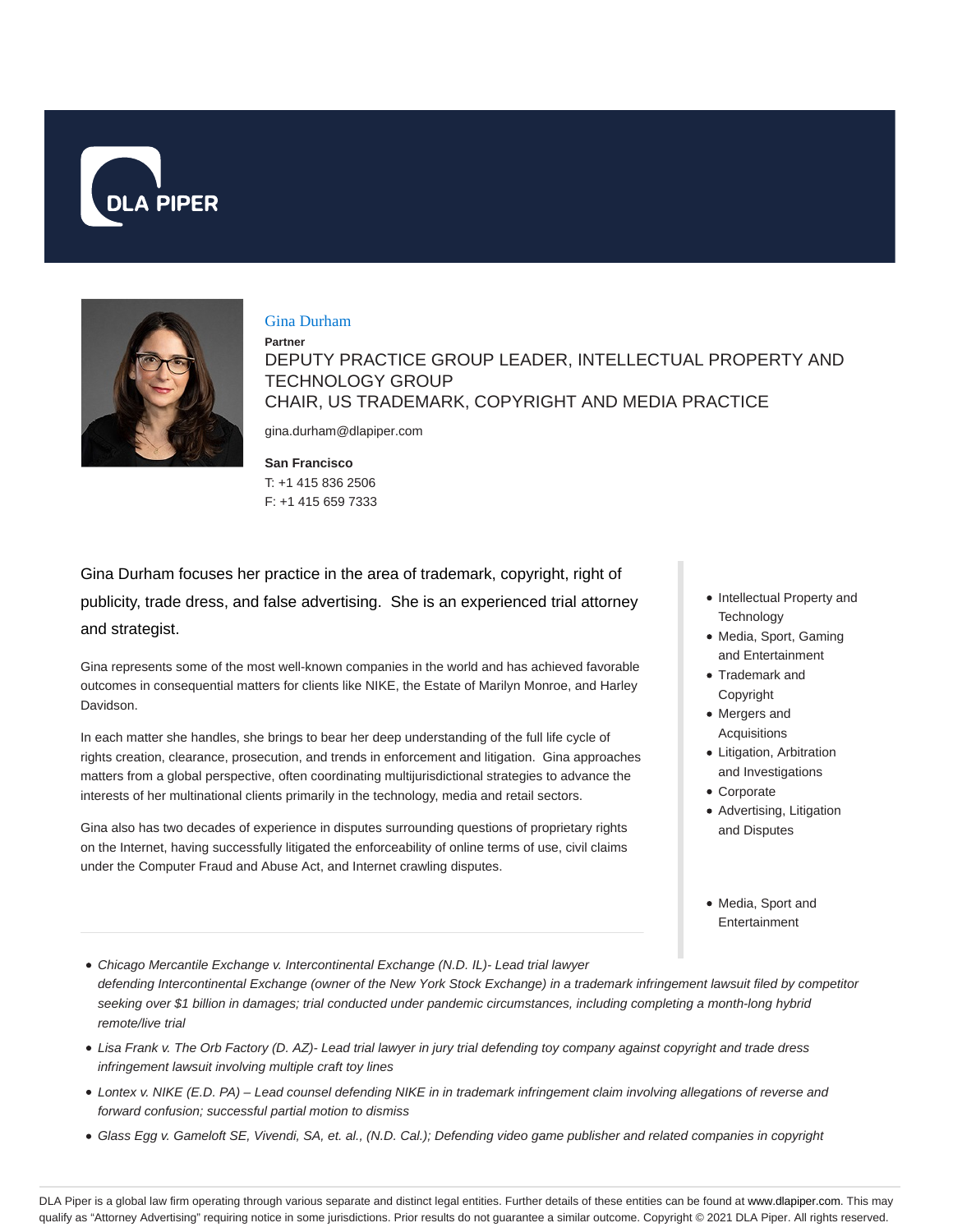infringement dispute involving Ashphalt 8 games

- A.V.E.L.A. v. The Estate of Marilyn Monroe, LLC, (S.D.N.Y.); Lead counsel for The Estate in Lanham Act dispute regarding use of Marilyn Monroe brand and image
- Simoniz v. Dollar Shave Club, (D. Conn.); Represented Dollar Shave Club, Inc. in a pretrial victory attained with a successful motion to dismiss on standing issues in trademark infringement case
- · Sofia Vergara v. Venus Concept, (Los Angeles Superior Court); Defended beauty company in widely publicized right of publicity lawsuit
- Craig R. Bell d/b/a Destinee Eploriums v. Harley-Davidson Motor Company et. al., (S.D. Cal.): Represented Harley-Davidson in a successful summary judgment motion to dispose of trademark infringement claims based on fair use defense
- Nike, Inc. v. Nikepal International, Inc., (E.D. Cal.): Successfully represented Nike in a trial for claims of trademark infringement and dilution. The case involved the famous NIKE mark and a rare appeal of a Trademark Office opposition to a district court and claims involving injunctive relief
- Protect-A-Car Wash Sys v. Car Wash Partners (D. MD.); Represented defendant, the largest national car wash chain, in trademark and unfair competition claims relating to MISTER CAR WASH mark
- Superpoints v. Rakuten Inc. (N.D. Cal.); Represented Rakuten in trademark and unfair competition litigation over use of RAKUTEN SUPER POINTS.
- Southwest Airlines Co. v. CheckinSooner.com LLC, (N.D. TX): Lead counsel for airline in case alleging breach of online terms of use and Computer Fraud and Abuse Act claims against a company alleged to have designed and sold access to a flight check-in tool which, through an automated process, circumvented Southwest's authorized check-in procedures
- Truco Enterprises, L.P. v. N.F.B.Foods, (S.D.N.Y.): Counsel for plaintiff in preliminary injunction proceeding involving alleged trade dress infringement of food packaging
- Southwest Airlines Co. v. BoardFirst, LLC (N.D. TX): Represented Southwest Airlines in successful enforcement of terms and conditions of airline's website under breach of contract theory

### **CREDENTIALS**

### **Admissions**

- California
- Illinois

### **Recognitions**

- Chambers USA o Band 4, California Intellectual Property: Trademark, Copyright & Trade Secrets (2022)
- The Legal 500 United States
	- Recommended, Private Equity Buyouts (2019-2020)
	- Recommended, Trademarks: Litigation (2018-2022)
	- Recommended, Trademarks: Non-Contentious (including Prosecution, Portfolio Management and Licensing) (2019-2022)
- The California Daily Journal named Gina to its list of Top IP Lawyers (2017)
- Commended in the WTR 1000: The World's Leading Trademark Professionals (2017-2020)
- Named to The San Francisco Business Times' "40 Under 40" List (March 2014)
- World Trademark Review recently ranked Gina in its listing of top practitioners, noting that "[she] is complimented for her 'fantastic ability' in trademark litigation and transactional work; she manages global trademark portfolios for numerous household-name brands."

### **Education**